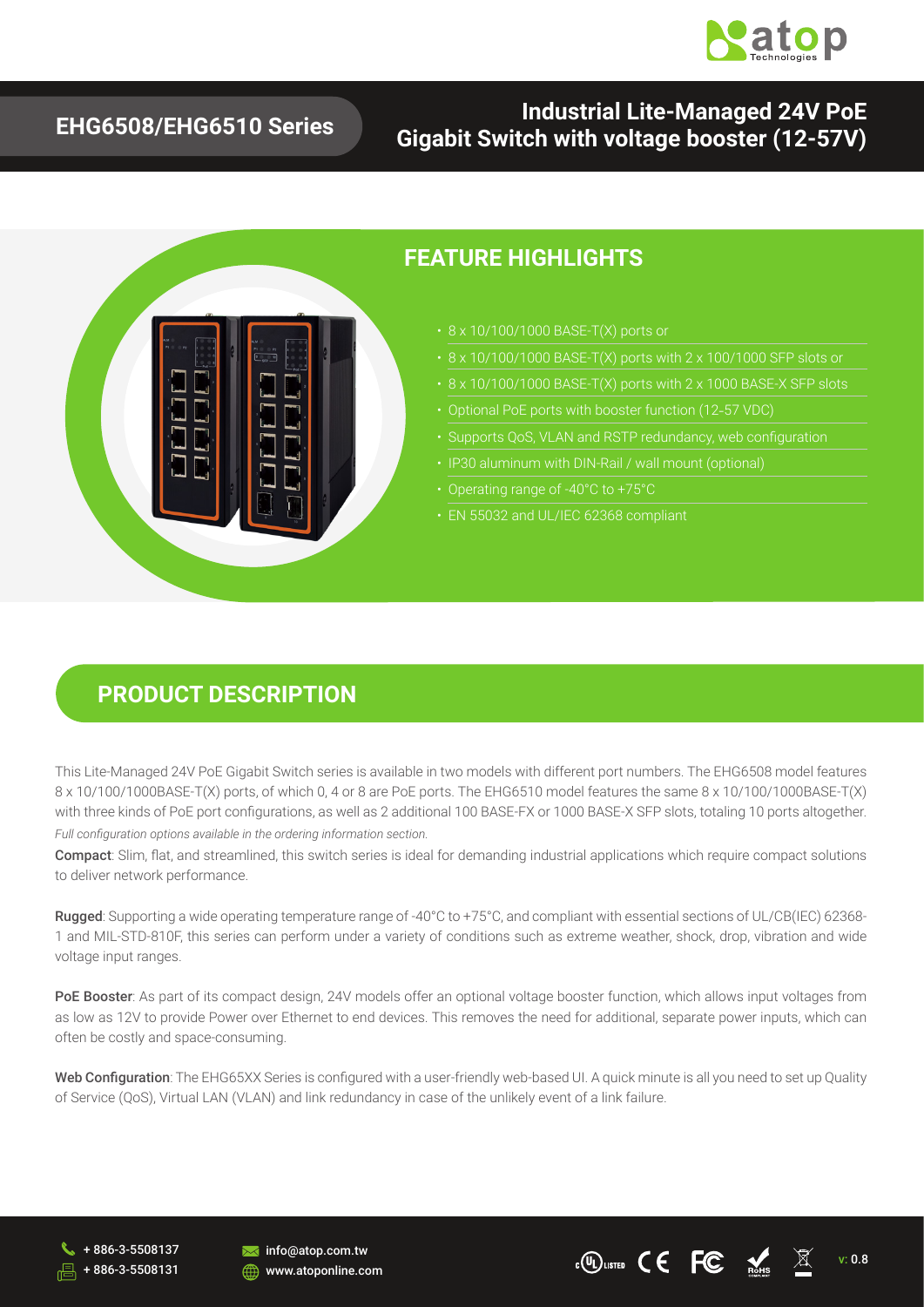

## **APPLICATION CASE**



With compact, industrial-grade design, the EHG65XX series is suitable for a wide variety of applications in smart cities, industrial control systems and factory automation. One of the most common is for surveillance IP cameras, which are often PoE devices. Especially where large quantities of cameras are used across a wide area, a single EHG65XX powers multiple devices while facilitating their data flow up to SCADA or higher storage and analysis centers. Through easy web configuration, the network of connected devices can be segmented into different VLANs, simplifying complex networks that may cause loading and/or broadcasting issues. Furthermore, built-in RSTP support enables ring topologies, so whenever a link failure occurs, the EHG65XX ensures efficient self-healing through redundant routes, minimizing any potential loss of service.

+ 886-3-5508137 + 886-3-5508131



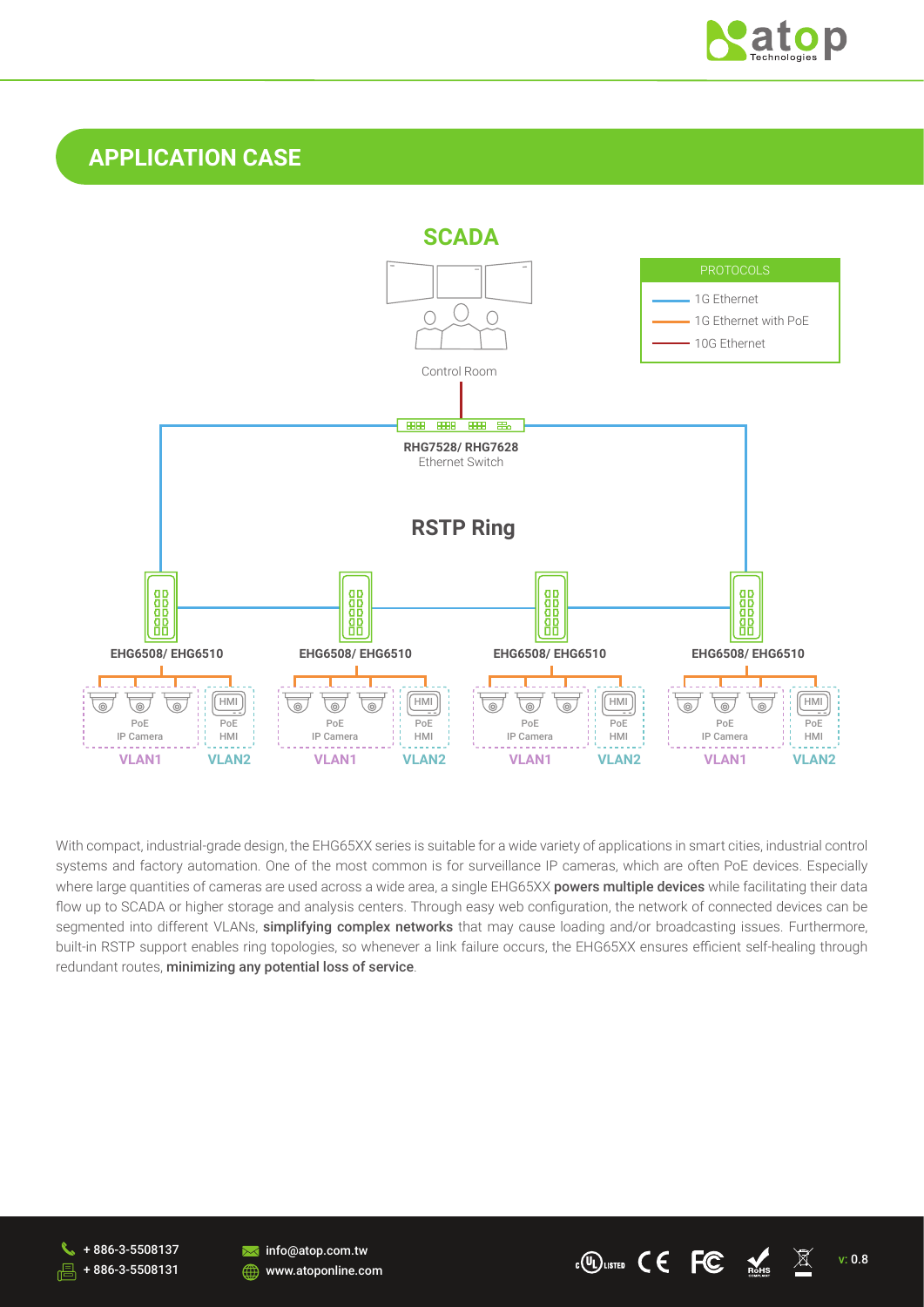

## **DIMENSIONS & LAYOUT**







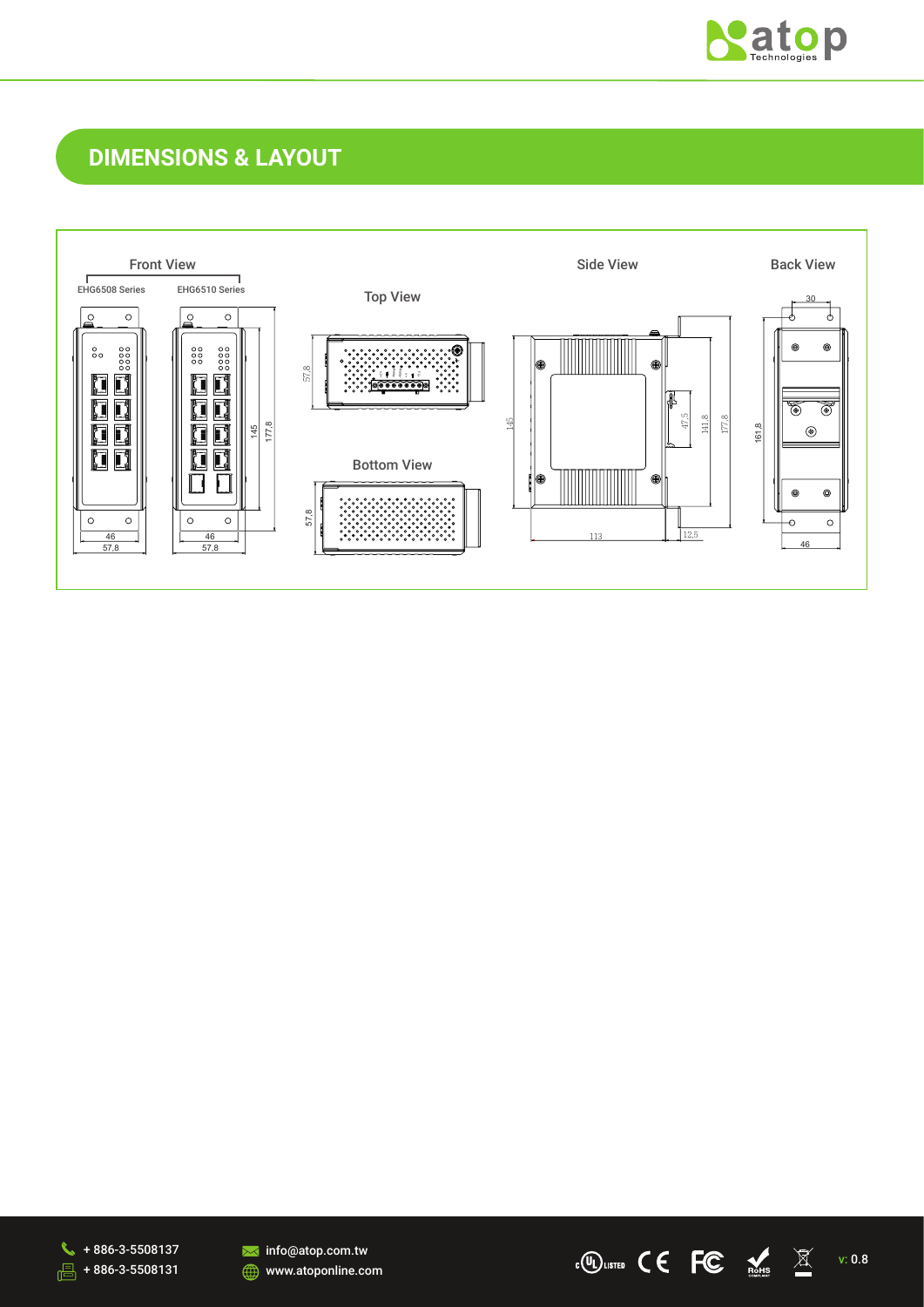

v: 0.8

 $\epsilon$ <sup>O</sup> Usited  $\zeta \in FC$   $\underset{\text{BMS}}{\blacktriangle}$   $\mathbb{X}$ 

## **SPECIFICATIONS**

| <b>Network Interface</b>            |                                                                                                                                                                                                                                                                                                                                                                                              |  |  |  |
|-------------------------------------|----------------------------------------------------------------------------------------------------------------------------------------------------------------------------------------------------------------------------------------------------------------------------------------------------------------------------------------------------------------------------------------------|--|--|--|
| Processing Scheme                   | Store and Forward                                                                                                                                                                                                                                                                                                                                                                            |  |  |  |
| MAC Address Table                   | 16K                                                                                                                                                                                                                                                                                                                                                                                          |  |  |  |
| Packet Buffer Size                  | 2MBits                                                                                                                                                                                                                                                                                                                                                                                       |  |  |  |
| Jumbo Frame                         | 10K Bytes                                                                                                                                                                                                                                                                                                                                                                                    |  |  |  |
| <b>Ethernet</b>                     |                                                                                                                                                                                                                                                                                                                                                                                              |  |  |  |
| Compliance                          | IEEE 802.3 for 10BaseT<br>IEEE 802.3u for 100BaseT(X) and 100BASE-FX<br>IEEE 802.3ab for 1000BaseT<br>IEEE 802.3x for 1000BaseX<br>IEEE 802.3x for Flow Control, back pressure flow control<br>IEEE 802.3af/at for Power-over-Ethernet<br>IEEE 802.3az Energy Efficient Ethernet<br>IEEE 802.1Q for VLAN Tagging<br>IEEE 802.1p for CoS<br>IEEE 802.1D-2004 for Rapid Spanning Tree Protocol |  |  |  |
| Protocols                           | IPv4, HTTP, RSTP, QoS, DHCP client                                                                                                                                                                                                                                                                                                                                                           |  |  |  |
| Flow Control                        | Back pressure and pause frame-based flow control schemes                                                                                                                                                                                                                                                                                                                                     |  |  |  |
| RJ 45 Transmission Rate             | 10/100/1000 Mbps                                                                                                                                                                                                                                                                                                                                                                             |  |  |  |
| <b>SFP Transmission Rate</b>        | 100/1000 Mbps - EHG6510-2SFP-D-xxx only<br>1000 Mbps - EHG6510-2SFP-xxx only (no -D extension)                                                                                                                                                                                                                                                                                               |  |  |  |
| Auto MDI/MDI-X                      | Yes                                                                                                                                                                                                                                                                                                                                                                                          |  |  |  |
| <b>Power</b>                        |                                                                                                                                                                                                                                                                                                                                                                                              |  |  |  |
| PoE Voltage Booster                 | Yes (Max support 120W), by optional model                                                                                                                                                                                                                                                                                                                                                    |  |  |  |
| Input Voltage                       | Non PoE: 12~57 VDC<br>PoE version: 12~57 VDC (power limitations)                                                                                                                                                                                                                                                                                                                             |  |  |  |
| Input Current                       | PoE booster (24V): 12~24VDC: max 60W; 24~57VDC max 120W                                                                                                                                                                                                                                                                                                                                      |  |  |  |
| Max. Power Consumption              | 12 to 23VDC, max total 60W<br>24 to 57 VDC, max total 120W                                                                                                                                                                                                                                                                                                                                   |  |  |  |
| Other features                      | Modbus TCP, PoE Schedule                                                                                                                                                                                                                                                                                                                                                                     |  |  |  |
| <b>LED</b>                          |                                                                                                                                                                                                                                                                                                                                                                                              |  |  |  |
| Indicators                          | P1, P2, Alarm, SFP1, RUN, PoE                                                                                                                                                                                                                                                                                                                                                                |  |  |  |
| <b>Physical Characteristics</b>     |                                                                                                                                                                                                                                                                                                                                                                                              |  |  |  |
| Housing                             | IP30 metal housing                                                                                                                                                                                                                                                                                                                                                                           |  |  |  |
| Dimension ( $W \times H \times D$ ) | 54 x 145 x 113 mm                                                                                                                                                                                                                                                                                                                                                                            |  |  |  |
| Weight                              | 700g                                                                                                                                                                                                                                                                                                                                                                                         |  |  |  |
| Installation                        | DIN-Rail, Wall mount (optional kit)*                                                                                                                                                                                                                                                                                                                                                         |  |  |  |
| <b>Environmental Limits</b>         |                                                                                                                                                                                                                                                                                                                                                                                              |  |  |  |
| <b>Operating Temperature</b>        | Non-PoE models:<br>-40°C to +75°C (-40°F to +167°F)<br>PoE models:<br>12 to 23 VDC, 60W, -40°C to +70°C (-40°F to +158°F)<br>24 to 57 VDC, 120W, -40°C to +70°C (-40°F to +158°F)                                                                                                                                                                                                            |  |  |  |
| Storage Temperature                 | -40°C to +85°C (-40°F to +185°F)                                                                                                                                                                                                                                                                                                                                                             |  |  |  |
| Ambient Relative Humidity           | 5% to 95%, 55°C (Non-condensing)                                                                                                                                                                                                                                                                                                                                                             |  |  |  |

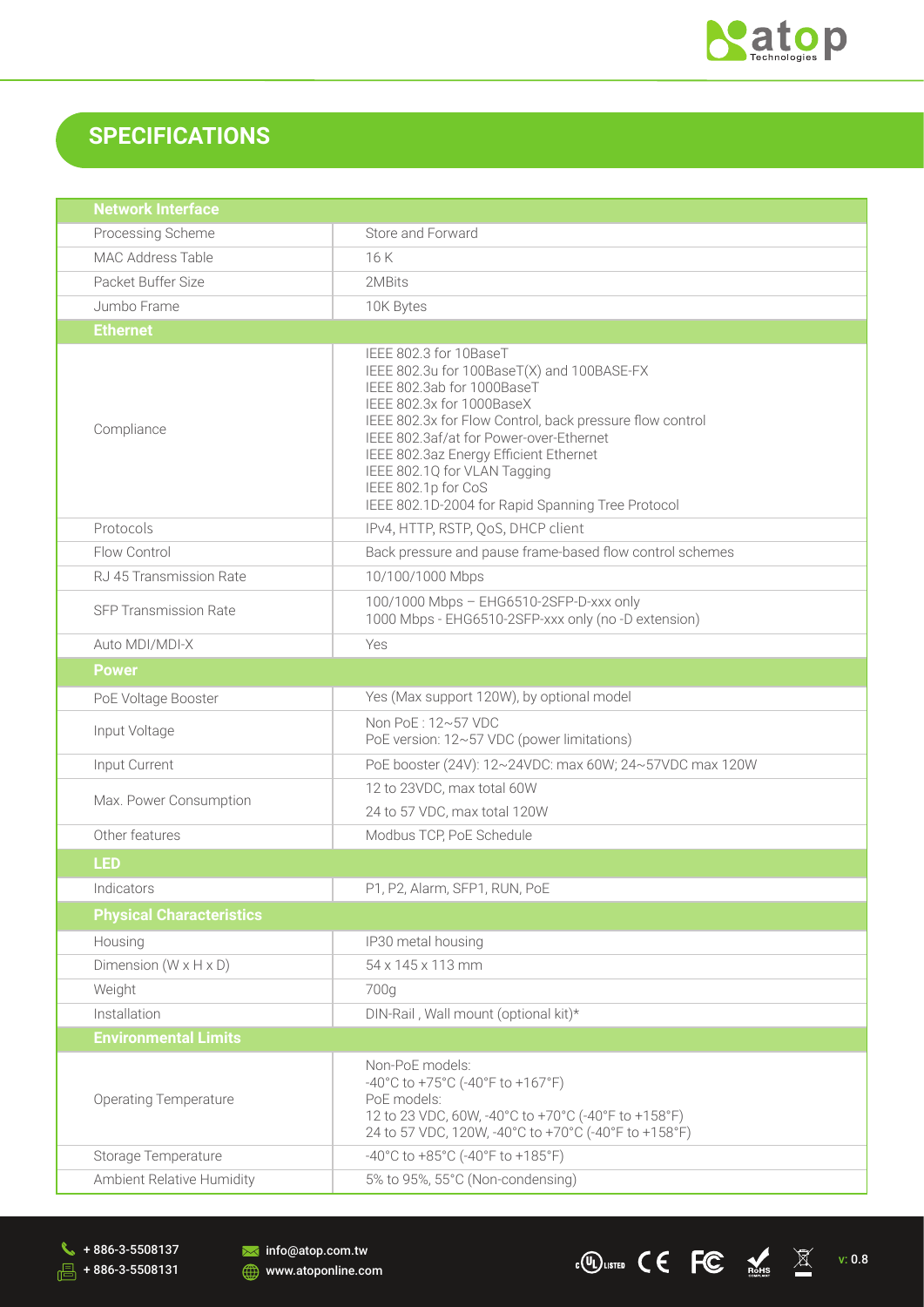

## **REGULATORY APPROVALS**

| <b>Regulatory Approvals</b> |                                                                                                                                                                                                              |                                               |                                                                     |              |
|-----------------------------|--------------------------------------------------------------------------------------------------------------------------------------------------------------------------------------------------------------|-----------------------------------------------|---------------------------------------------------------------------|--------------|
| Safety                      | UL62368-1:2014(2nd Ed.), CB/IEC60950-1:2005(2nd Ed.), CB/IEC62368-1:2014(2nd Ed.)                                                                                                                            |                                               |                                                                     |              |
| <b>EMC</b>                  | FCC Part 15, Subpart B, Class A<br>EN 55032:2015 + AC: 2016 Class A<br>EN 61000-3-2: 2014, Class A, EN 61000-3-3: 2013, EN 61000-6-4: 2007+ A1: 2001<br>EN 55024: 2010+ A1:2015, EN 61000-6-2:2005+ AC: 2005 |                                               |                                                                     |              |
| <b>Test</b>                 | Item                                                                                                                                                                                                         |                                               | <b>Value</b>                                                        | <b>Level</b> |
| IEC 61000-4-2               | <b>ESD</b>                                                                                                                                                                                                   | Contact Discharge<br>Air Discharge            | ±6kV<br>±8kV                                                        | 3<br>3       |
| IEC 61000-4-3               | <b>RS</b>                                                                                                                                                                                                    | 80-1000MHz<br>1.4-2.0GHz<br>$2.0 - 2.7$ GHz   | 10(V/m)<br>3(V/m)<br>1(V/m)                                         | 3            |
| IEC 61000-4-4               | <b>EFT</b>                                                                                                                                                                                                   | DC Power Port<br>Signal Port                  | $±2.0$ KV<br>$±1.0$ KV                                              | 3<br>3       |
| IEC 61000-4-5               | Surge                                                                                                                                                                                                        | DC Power Port<br>DC Power Port<br>Signal Port | Line-to-Line ±1.0KV<br>Line-to-Earth ±2.0KV<br>Line-to-Earth ±2.0KV | 3<br>3<br>3  |
| IEC 61000-4-6               | CS.                                                                                                                                                                                                          | $0.15 - 80$ MHz                               | 10 V rms                                                            | 3            |
| IEC 61000-4-8               | PFMF                                                                                                                                                                                                         | Enclosure                                     | 30 A/m<br>1 min. all 3 spatial axes                                 | 3            |
| Shock                       | MIL-STD-810F Method 516.5                                                                                                                                                                                    |                                               |                                                                     |              |
| Drop                        | MIL-STD-810F Method 516.5                                                                                                                                                                                    |                                               |                                                                     |              |
| Vibration                   | MIL-STD-810F Method 514.5 C-1 & C-2                                                                                                                                                                          |                                               |                                                                     |              |
| <b>RoHS</b>                 | Yes                                                                                                                                                                                                          |                                               |                                                                     |              |
| <b>MTBF</b>                 | 20.35 years according to MIL-HDBK-217F (worst case: 15.74 years)                                                                                                                                             |                                               |                                                                     |              |
| Warranty                    | 5 years                                                                                                                                                                                                      |                                               |                                                                     |              |





 $\epsilon$ <sup>O</sup>W USTED C C FC  $\frac{1}{2}$  C  $\frac{1}{2}$ v: 0.8